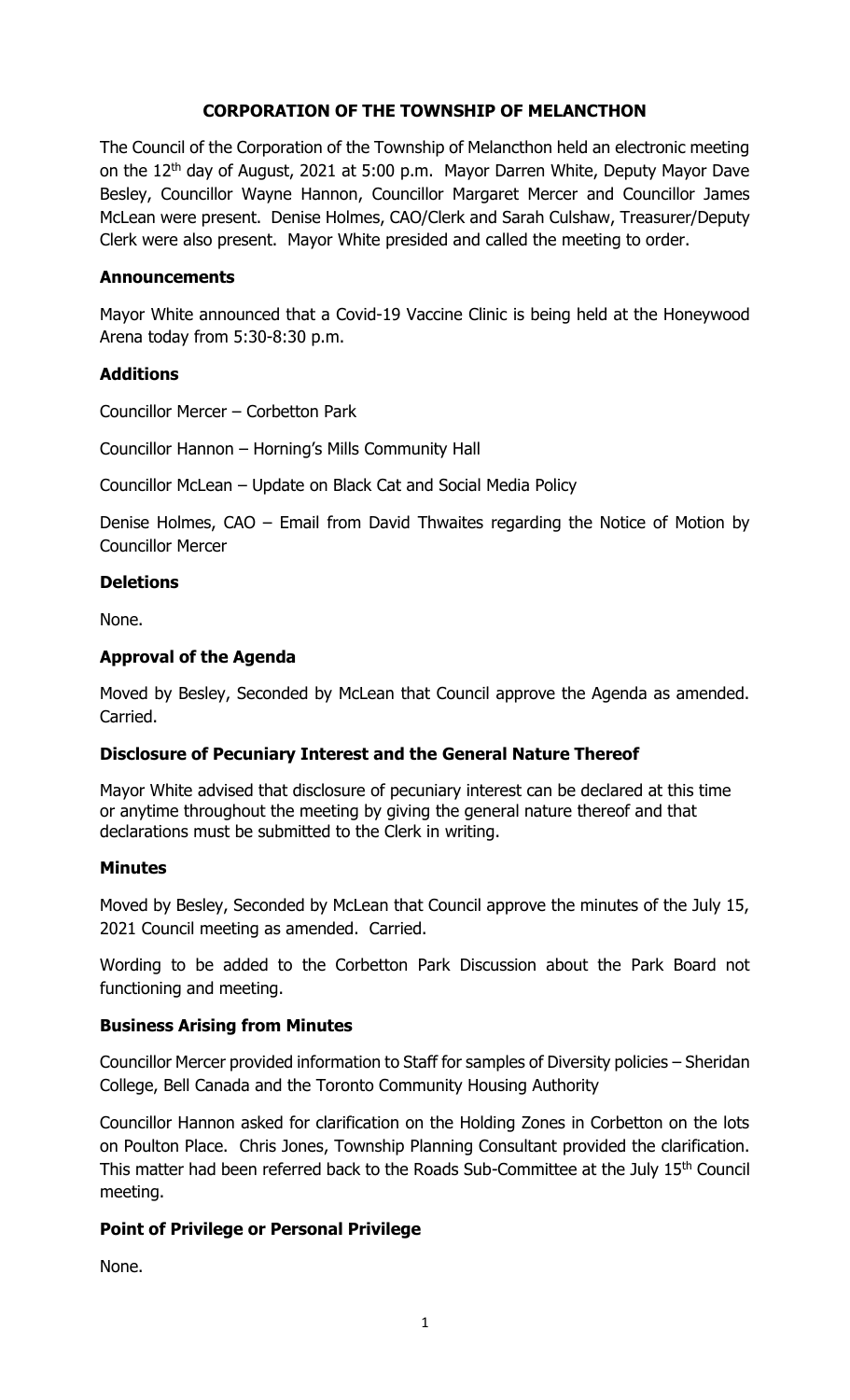# **Public Question Period**

No questions asked.

### **Public Works**

### **Accounts**

Craig Micks, Public Works Superintendent, presented the accounts in the amount of \$563,102.95.

Moved by Mercer, Seconded by Hannon that Council receive the Public Works Accounts as presented by the Public Works Superintendent. Carried.

### **Other**

Nothing for this matter.

## **Planning**

Chris Jones, Township Planning Consultant was in attendance.

## **Applications to Permit**

There were three applications on the spreadsheet circulated in the package. There were no questions or concerns.

### **Letter from Harvey Lyon regarding Farm Business By-law**

Moved by Besley, Seconded by Mercer that we receive the letter from Harvey Lyon as information and forward it to Committee of the Whole for subsequent discussions on the On Farm Business By-law. Carried.

Staff advised that Mr. Lyon was booked in as a Delegation for the September 2<sup>nd</sup> meeting to speak about the On Farm Business By-law and that they would put the letter back on the Agenda for reference.

## **Other**

Chris Jones advised that the Case Management Conference was held today regarding the 2577791 Ontario Inc.'s Official Plan Amendment Application regarding the six lots on the Third Line, and the settlement was accepted by the Ontario Land Tribunal. The OLT issued a verbal order of adoption, and the Township should expect something in writing from them in the next couple weeks. The OPA will now have to go to the County for approval of the Official Plan Amendment.

## **Strategic Plan**

Nothing for this matter.

## **Climate Change Initiatives**

Nothing for this matter.

#### **Police Services Board**

The correspondence from the Town of Grand Valley regarding a request for consideration of OPP Detachment Boards, the motion from the Township of Mulmur and Town of Shelburne regarding same, were reviewed and discussed.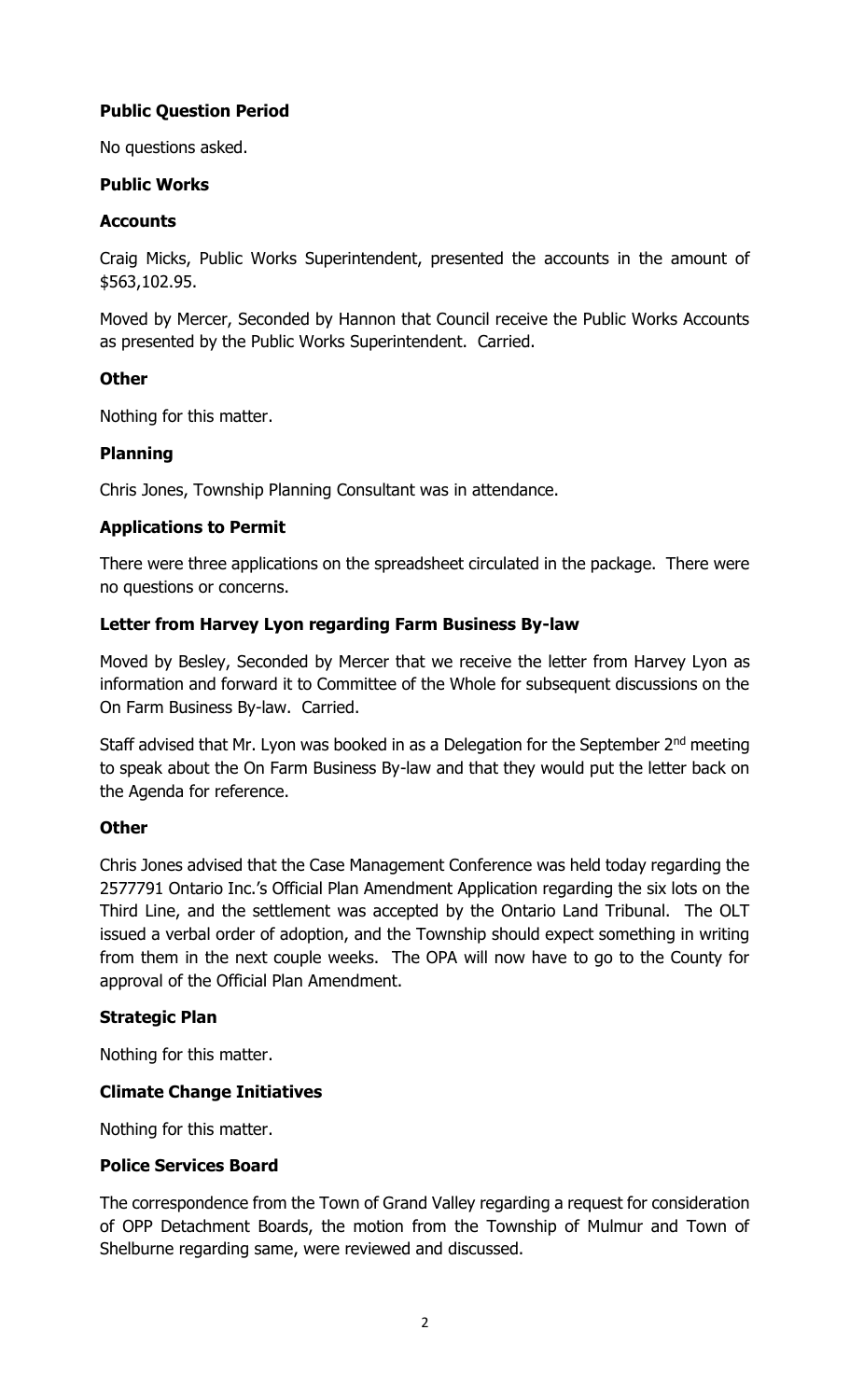Moved by McLean, Seconded by White that Council supports on Rural Detachment Board and two Urban Detachment Boards (Orangeville and Shelburne). This composition to be re-evaluated at the end of the transitional contracts. Carried.

# **Committee Reports**

Councillor Mercer – Heritage Sub-Committee – August 4, 2021

Councillors McLean/Hannon – Horning's Mills Community Hall – August 10, 2021

There was discussion during this time about re-opening the Hall, as the Hall Board would like to have a Harvest Dinner fundraiser in September. It was directed by Council that Representatives of the Board reach out to the Health Unit for re-opening guidelines.

Mayor White – Mulmur Melancthon Fire Board

## **Correspondence**

## **Board and Committee Minutes**

1. Mulmur Melancthon Fire Board – May 18, 2021

Moved by McLean, Seconded by Hannon that Council receive the Mulmur Melancthon Fire Board minutes of May 18, 2021 as information. Carried.

### **Items for Information Purposes**

- 1. Township of Amaranth letter of support for County of Dufferin Resolution regarding Residential Schools
- 2. Notice of Passing for the Town of Shelburne 600 Main Street East
- 3. Toronto Decisions City Council Building the Early Learning and Child Care System Toronto Needs
- 4. Toronto Report General Government and Licensing Committee
- 5. Township of Huron-Kinloss supports the Town of Cochrane Motion to Include the PSA test for Men into the Medical Care
- 6. Township of Huron-Kinloss supports the City of Mississauga in their call upon the Government of Canada to Terminate its Appeal of the 2019 Human Rights Tribunal Ruling
- 7. Township of Huron-Kinloss supports Chatham Kent and the City of Kitchener Motion Anti-Hate Crimes
- 8. Township of Clearview Notice of Public Meeting related to Cannabis Within the Whole of the Township

Moved by Hannon, Seconded by Mercer that Correspondence Items 1-8, for information purposes, be received as information except Item No. 5 for further discussion. Carried.

Councillor Hannon spoke to Item No. 5. It was then Moved by Hannon, Seconded by Mercer that Council supports Motion No. 572 from the Township of Huron-Kinloss supporting the Town of Cochrane and the Town of Plympton-Wyoming in their request for Federal and Provincial Governments to have the prostate blood test (PSA Test) be included in the national health care system. Carried.

## **Action**

1. James Webster – Horning's Mills Hall Board Resignation Letter

Moved by McLean, Seconded by Besley that Council accept the resignation of James Webster from the Horning's Mills Community Hall Board, with regret. We further direct Staff to fill this vacancy by approaching a previous applicant about the position. Carried.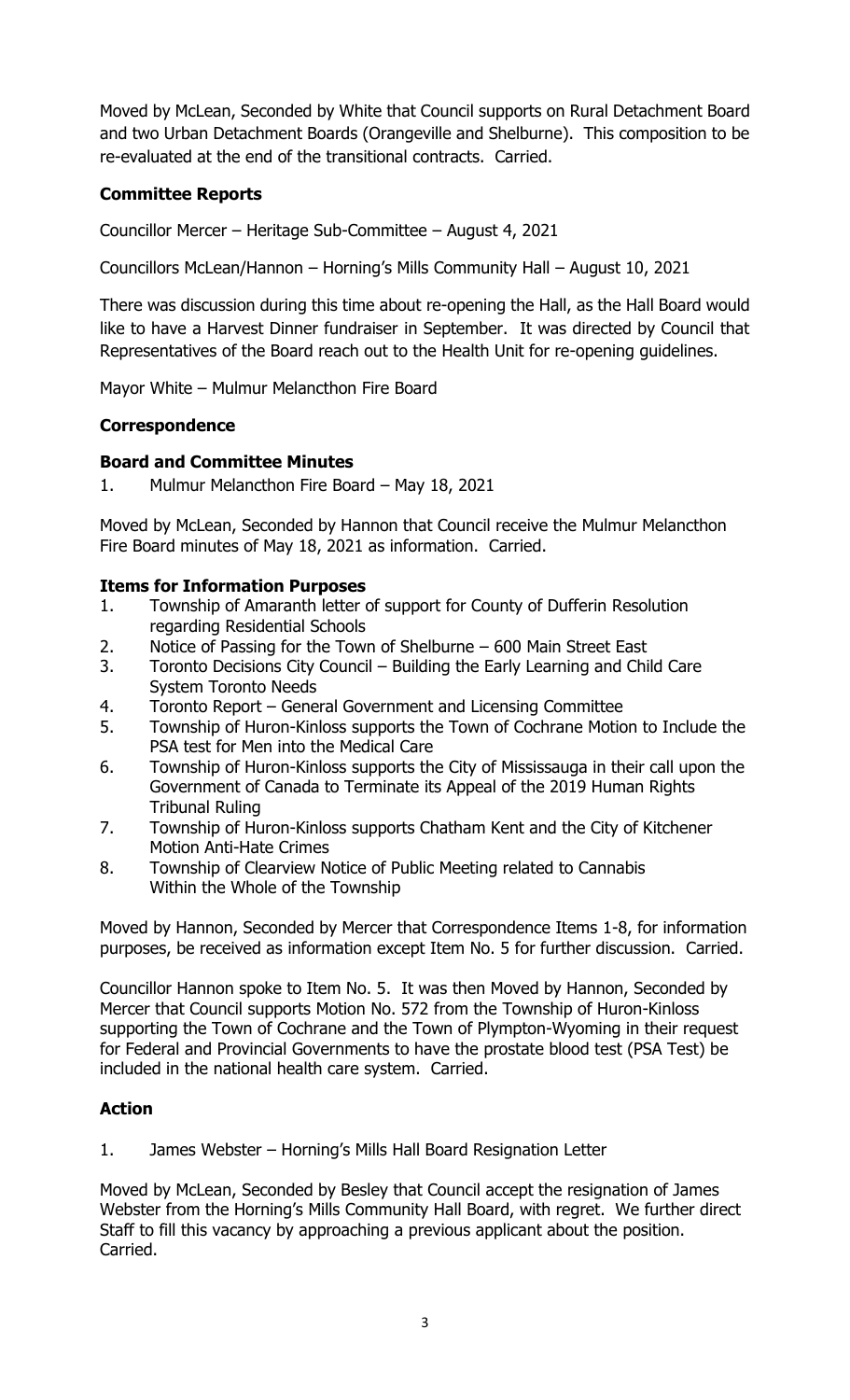Discussion ensued on the matter and Staff will send an email to Mr. Webster thanking him for his service to the Board and advising that should he wish to discuss his resignation further, to contact the CAO.

2. Joint Recreation Subcommittee Recommendation from July 9, 2021 meeting

Moved by Besley, Seconded by McLean that Council receives the Joint Recreation Sub-Committee Recommendation (Letter from KPMG) as information. Carried.

3. County of Dufferin and Member Municipalities – Emergency Response Plan – Final Draft

There were no further comments from Council on the final draft.

4. Report from Denise Holmes to Return Deposit to Benjamin and Mary Ann Frey

Moved by Hannon, Seconded by Mercer that the security deposit of \$5,000.00 be returned to Benjamin and Mary Ann Frey, as the existing house on Lot 35, Concession 3  $NE - 199125$  2<sup>nd</sup> Line NE has been demolished. Carried.

- 5. Town of Shelburne Motion regarding the Report from Denyse Morrissey, CAO, Town of Shelburne – Town of Shelburne Service Delivery Review Report.
- 6. Email from Denyse Morrissey, CAO Town of Shelburne requesting First Meeting Dates with each Municipality Regarding Smaller Working Group for Service Delivery Review

Discussion ensued on Items 5 & 6. Staff were directed to contact Ms. Morrissey to request some dates for the first/second week of September and request that there be a Special Council meeting to accommodate this meeting, as all of Council will be attending.

#### **General Business**

#### **Accounts**

Sarah Culshaw, Treasurer, presented the accounts in the amount of \$95,021.23.

Moved by McLean, Seconded by Hannon that Council receive the accounts as presented by the Treasurer. Carried.

#### **Notice of Intent to Pass By-laws**

#### **By-law to Provide the Actual Assessment on Part of the No. 48 Drainage Works**

Moved by Hannon, Seconded by Besley that leave be given to introduce a By-law to provide for the Actual Assessment on Part of the No. 48 Drainage Works "A" Drain and it be hereby read a first and second time and numbered 47-2021. Carried.

### **By-law to Authorize the Execution of an Agreement between her Majesty the Queen in Right of Ontario as Represented by the Minister of Infrastructure and the Corporation of the Township of Melancthon (ICIP Funding)**

Moved by Hannon, Seconded by McLean that leave be given to introduce a By-law to authorize the execution of an Agreement between her Majesty the Queen in Right of Ontario as Represented by the Minister of Infrastructure and the Corporation of the Township of Melancthon and it be hereby read a first and second time and numbered 48-2021. Carried.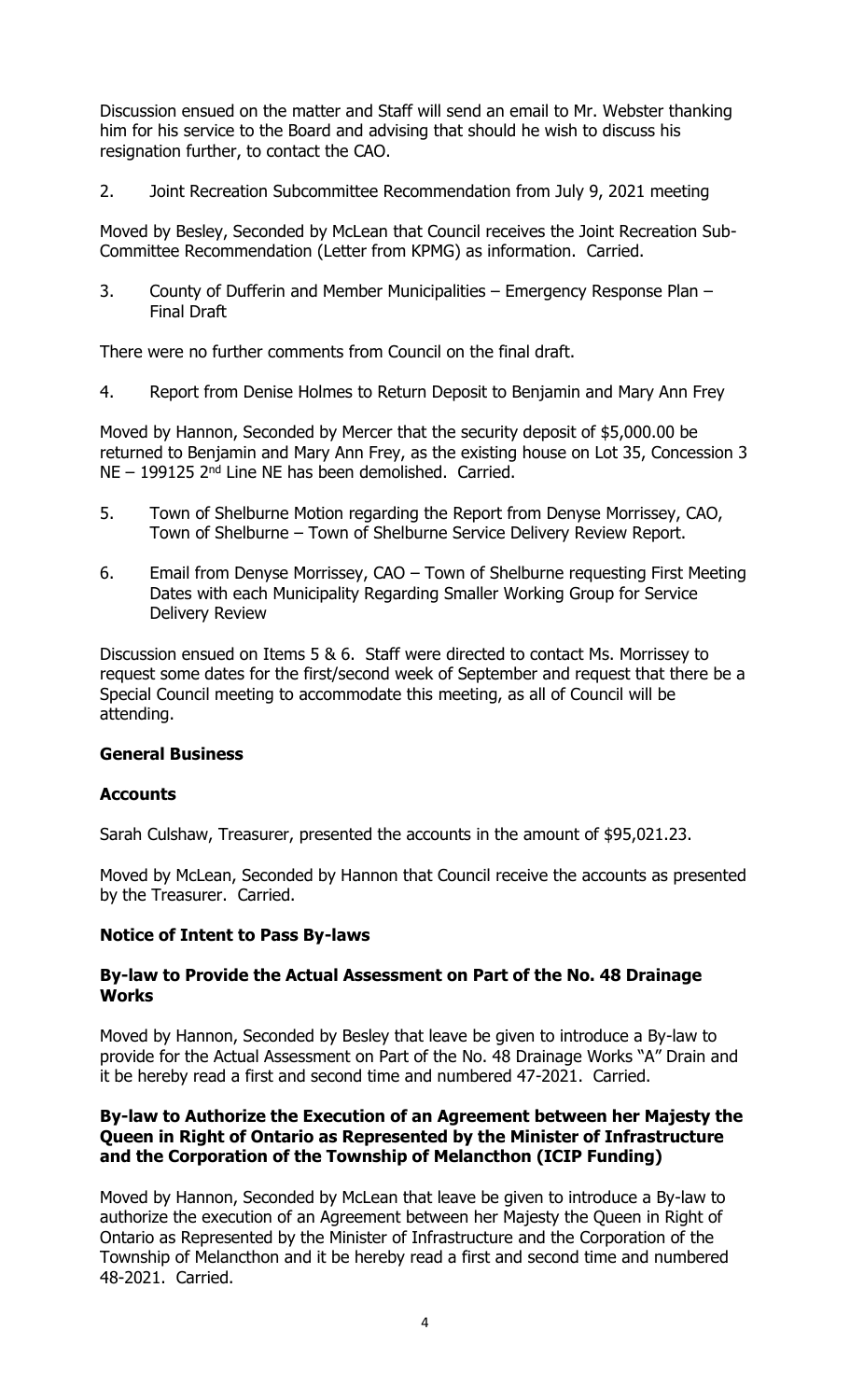### **New/Other Business/Additions**

### **Motion to Pave the 4th Line NE and the 5th Line by September 1, 2022 – Councillor Mercer**

Moved by Mercer, Seconded by Hannon that  $4<sup>th</sup>$  Line NE and  $5<sup>th</sup>$  Line be paved with asphalt by September 1, 2022 using monies from the working capital reserve fund and/or available grant monies.

Councillor Mercer spoke to her motion and provided information she had researched on the differences in maintenance costs for gravel vs. asphalt roads. Discussion then ensued on the motion and each Member of Council was given an opportunity to speak on it.

The motion was then tabled and was referred to the Roads Sub-Committee so that the Sub-Committee could get information on the current road counters and to get costs to reconstruct the road. The mover and seconder both agreed to table the motion to a future date, once the Roads Sub-Committee has had a chance to discuss it.

### **Motion to Adopt the Land Acknowledgement be Delivered at the Beginning of every Township Council – Councillor Besley and Councillor McLean**

Moved by Besley, Seconded by McLean that Whereas, Land Acknowledgement Statements are a first step, and a means of bringing awareness to the pain, impact and legacies of colonialism and subjugation of Indigenous peoples. Be it resolved that the Township of Melancthon amend as appropriate, and adopt the Land Acknowledgement Statement presently used by the County of Dufferin. And further, that the adopted Land Acknowledgement be delivered at the beginning of every Township Council and Committee Meeting.

Deputy Mayor Besley spoke to the motion. Discussion ensued and each Member of Council was given an opportunity to speak to the motion. A friendly amendment was made to the end of the motion and Deputy Mayor Besley and Councillor McLean agreed to it. The motion to now read:

That Whereas, Land Acknowledgement Statements are a first step, and a means of bringing awareness to the pain, impact and legacies of colonialism and subjugation of Indigenous peoples. Be it resolved that the Township of Melancthon amend as appropriate, and adopt the Land Acknowledgement Statement presently used by the County of Dufferin. And further, that the adopted Land Acknowledgement be delivered at the beginning of every Township Council and Committee Meeting. And further that Staff engage the Dufferin County Museum Staff as appropriate to obtain the final wording of the Land Acknowledgement Statement. Carried.

## **Mayor White – Verbal update on Proposed Strada Quarry – 4 th Line OS**

Mayor White provided a verbal update on the proposed Strada Quarry which will be located on the  $4<sup>th</sup>$  Line OS. The site for the proposed quarry will be part of the existing gravel pit and will total 360 acres. Staff were directed to send out the package of information received from Strada to Council. Karren Wallace of NDACT was in attendance and spoke to this matter.

## **Additions**

#### **Councillor Mercer – Corbetton Park**

Councillor Mercer inquired as to why there was a "Use at Your Own Risk" sign installed at the Park. It was advised that it was put there by Staff because of Covid, as someone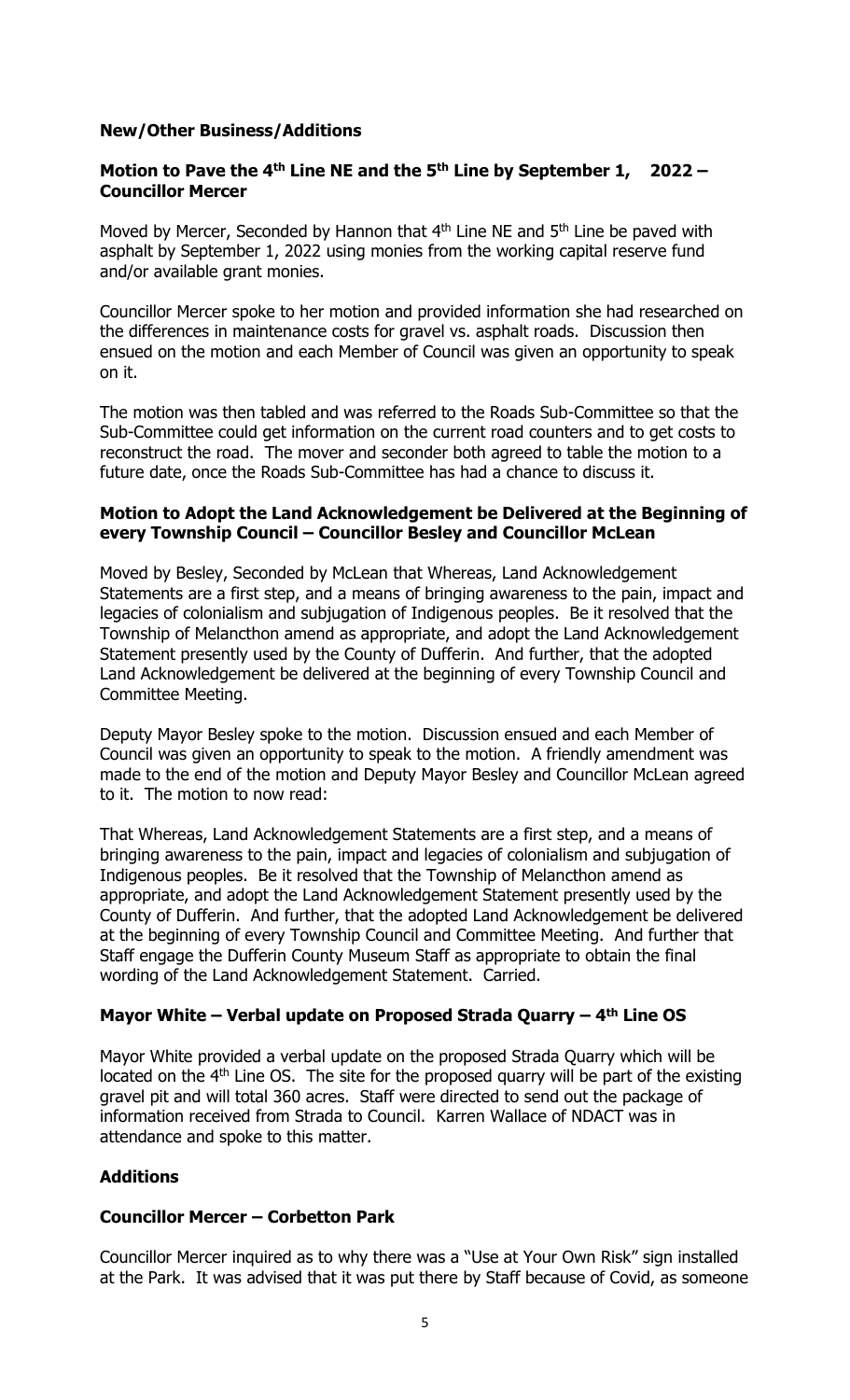can't be there constantly cleaning the play equipment. There are "Use at Your Own Risk" signs posted at the Horning's Mills Park. Also during this time, discussion ensued regarding the Board of Management and Staff were directed to put this matter on the next Agenda for discussion regarding dissolution of the Board and Council will take over the management and operations for the Park.

### **Councillor McLean – Updates on Black Cat and Social Media Policy**

Staff advised that both items will be on the September 2<sup>nd</sup> Council meeting Agenda.

#### **Email from David Thwaites regarding Notice of Motion by Councillor Mercer added by the CAO**

Moved by Mercer, Seconded by Hannon that the correspondence of David Thwaites regarding the roads motion – August 12, 2021 be received as information. Carried.

Deputy Mayor Besley, who is Chair of the Roads Sub-Committee, requested that the correspondence by placed on the next Roads Sub-Committee Agenda for consideration.

#### **Delegations/Public Meetings**

The following Public Meetings took place during the Council meeting:

**5:20 p.m.** – A public meeting had been called to consider a proposed zoning by-law amendment for lands located in Part of Lot 37, Concession 3 NE – 803027 220 Sideroad (John and Christine Fraser-Lee) The purpose of the zoning by-law amendment is to recognize a deficient lot area. The subject lands were recently the subject of a consent approval for a lot addition – File No. B1/21. The subject lands will be zoned to a Rural Residential Exception Zone (RR-173) to recognize the deficient lot area of the resultant lot which is 0.4 hectares. Christine Fraser-Lee applicant was in attendance for the public meeting. Chris Jones spoke to the Zoning By-law Amendment. The Township received written comments from the County of Dufferin Building Department and WSP. There were no comments or concerns from Council or those in attendance at the Council meeting.

Moved by Hannon, Seconded by Mercer that leave be given to introduce a By-law to amend By-law No. 12-1979, as amended, for lands described legally as Part 1, Plan 7R-3423 and Part 1, Plan 7R-6704 located in Part of Lot 37, Concession 3 NE and it be hereby read a first and second time and numbered 46-2021. Carried.

**5:30 p.m.** – A public meeting had been called to consider a proposed temporary zoning by-law amendment for Lots 1 and 2, Plan 332 located in Part of Lot 21, Concession 7 SW – 077572  $7<sup>th</sup>$  Line SW (Sharon Morden/Feral Cat Facility). The subject lands will be zoned to permit the establishment of a feral cat rescue facility as a temporary use. Sharon Morden, applicant was in attendance for the public meeting. Chris Jones spoke to the Temporary Zoning By-law Amendment, as did Ms. Morden. The Township received written comments from Dufferin County Building Department and WSP. Two persons in attendance for the public meeting spoke in support of the facility. Those persons were Allison Whitten and Rhonda Turnbull-Strong. There were no concerns from Council or from those in attendance at the Council meeting. Chris Jones advised that this matter will be brought back to a subsequent Council meeting for a decision.

Council adjourned the meeting at 6:00 p.m. to go into Committee of Adjustment and reconvene as Council – Moved by Mercer and Seconded by Hannon. Council reconvened at 6:08 p.m.